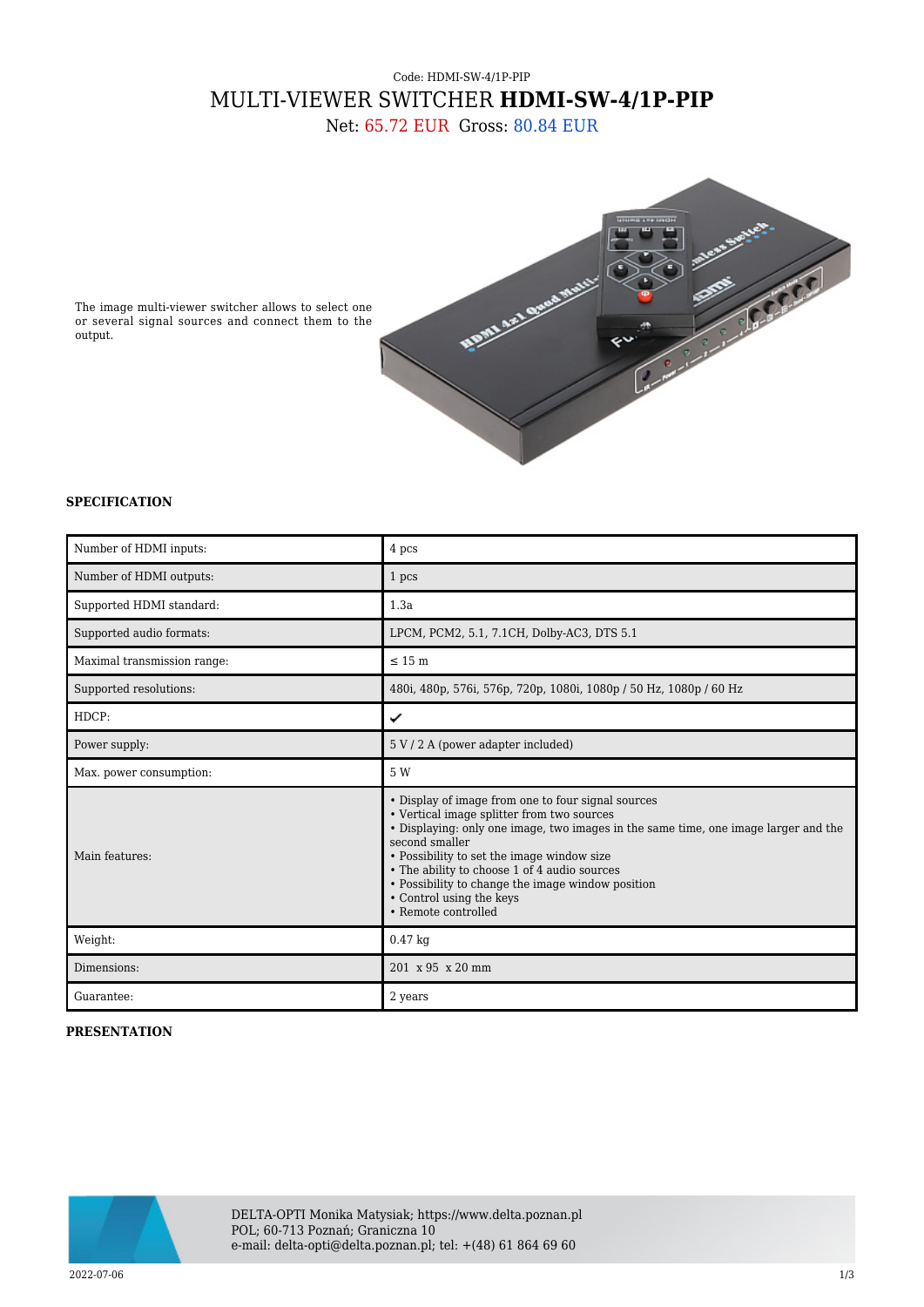

Front panel:



Device connectors:



In the kit:





Schematic diagram:



DELTA-OPTI Monika Matysiak; https://www.delta.poznan.pl POL; 60-713 Poznań; Graniczna 10 e-mail: delta-opti@delta.poznan.pl; tel: +(48) 61 864 69 60

2022-07-06 2/3